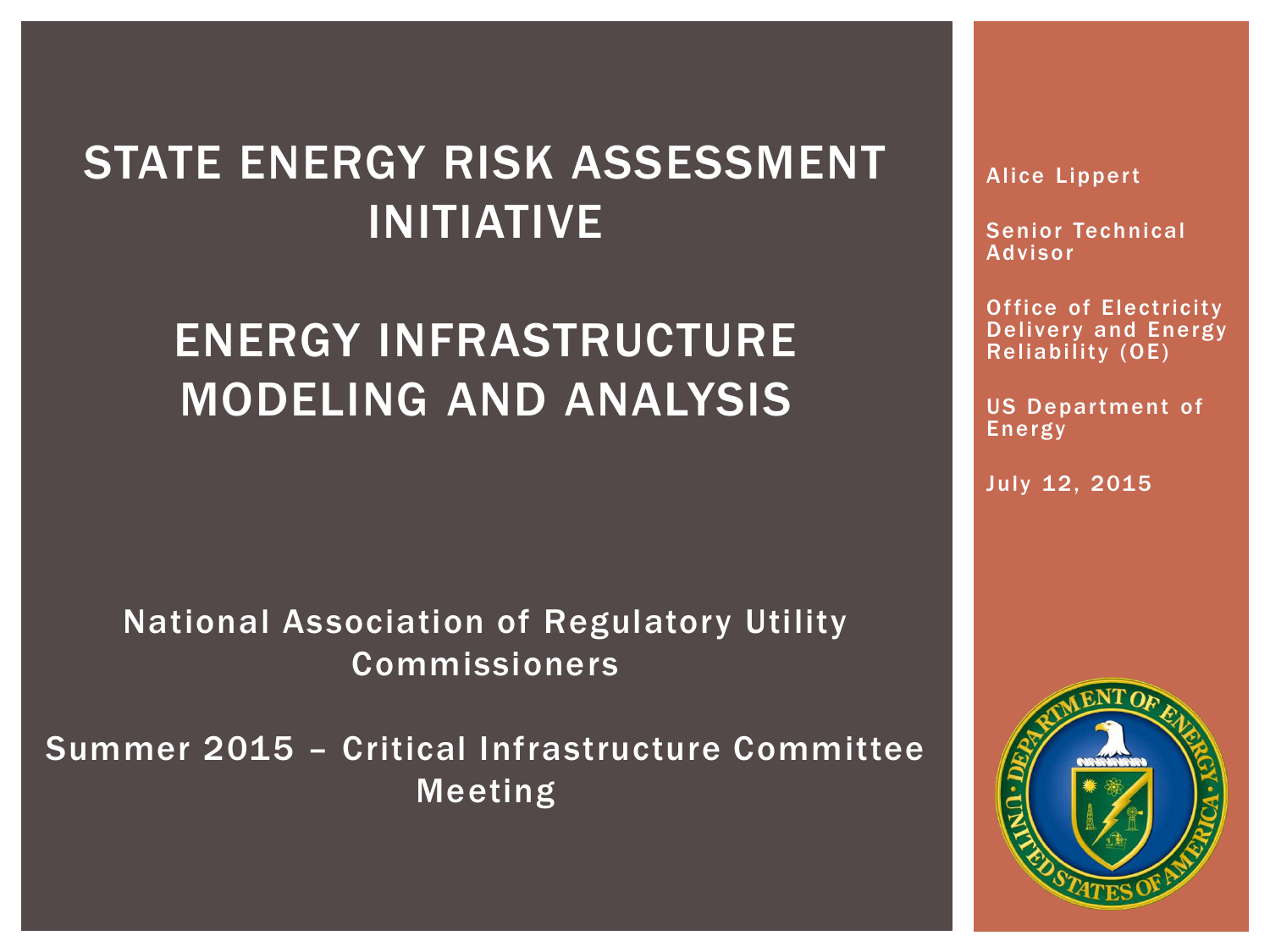## STATE ENERGY RISK ASSESSMENT CONSIDERATIONS

- **A growing awareness of the ever-emerging threats and** hazards to energy systems and infrastructure
- **The interdependent nature of energy and other lifeline** infrastructures
- **The complex challenge of information and data sharing and** coordination among federal, state and local agencies, asset owners and operators, and the private sector
- **Example 1** Limited resources (staff, budget, and time) for development of risk assessment processes and capabilities at State level
- **Improving States' understanding of risk assessment and** energy system requirements and capabilities enables States to prepare for, mitigate against, respond to and recover from energy system disruptions.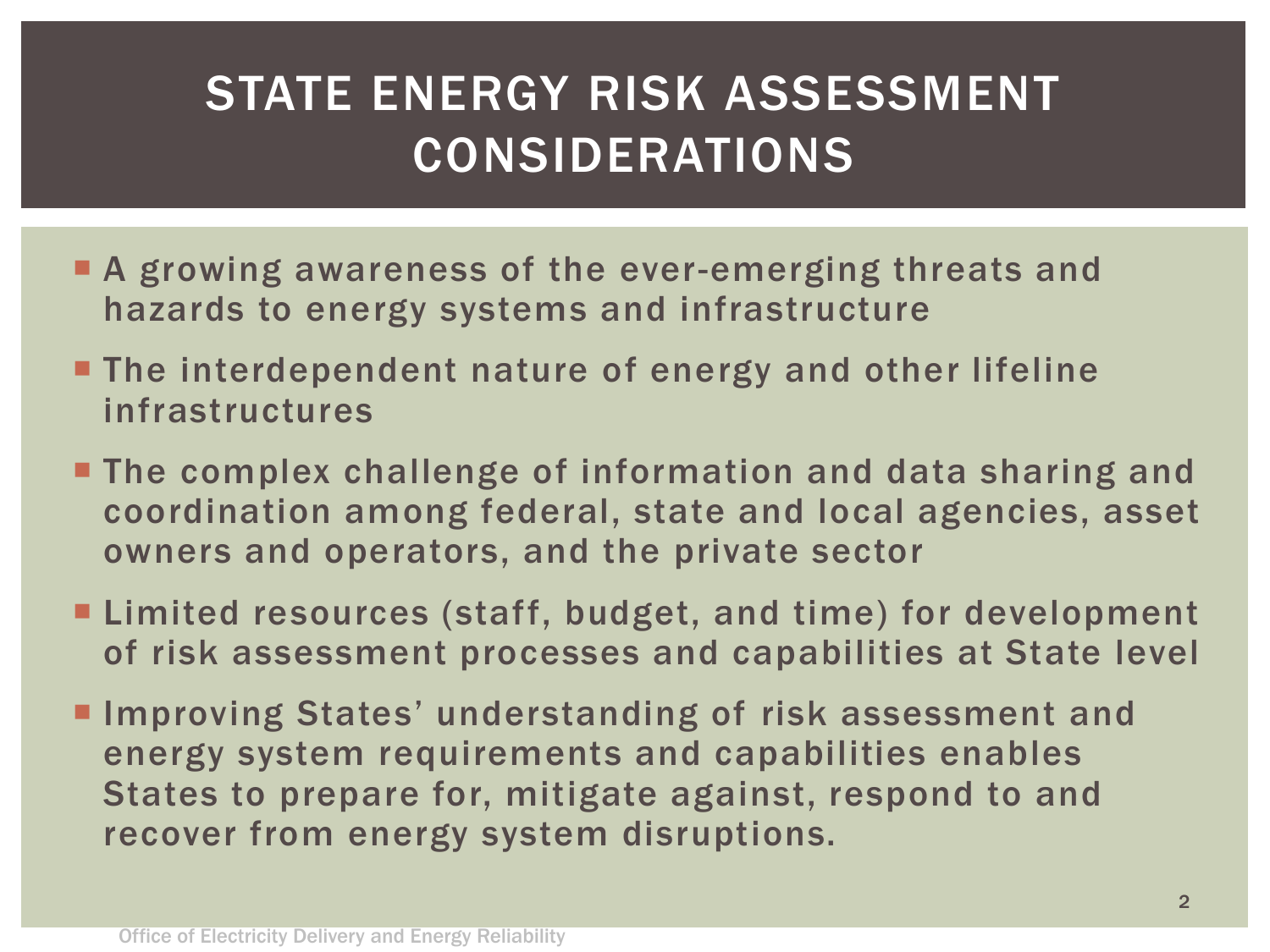## STATE ENERGY RISK ASSESSMENT STRATEGY

### Key Goals and Objectives:

- **Increase States' awareness of energy infrastructure risk** considerations to better prepare them to make more informed decisions
- **Provide a suite of scalable, easily-applied analytical** tools, methods, and processes to enable States to better assess risks to energy systems and assets

### Objectives:

- **Determine State energy risk assessment needs**
- Assess current practices in State-level energy risk analysis
- Engage with key stakeholders (across entire risk analysis development cycle) to enhance information sharing and collaboration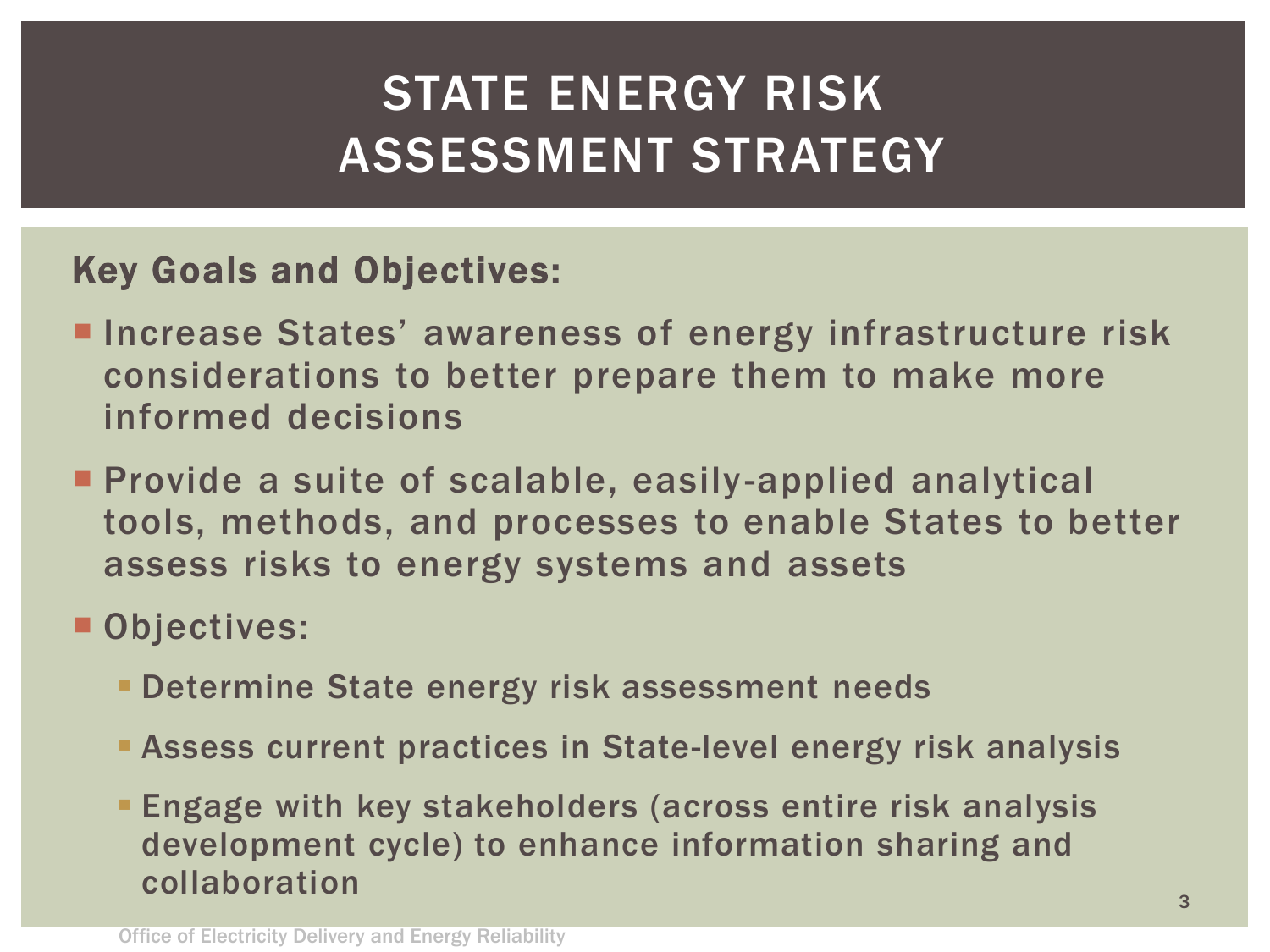# INITIATIVE ACCOMPLISHMENTS AND UPDATES

#### **State Energy Risk Assessment Working Group**

- **Creation of a risk assessment and analysis taxonomy**
- **Energy risk projections for the 2015 hurricane season** 
	- **DOE- NASEO Webinar**
- NGA Threat Hazard Identification Risk Assessment (THIRA) Survey
	- Showed that many States have used THIRA but that more detailed risk assessment capabilities are also desired
- Continued input/feedback on State risk assessment needs

#### **State Energy Risk Profiles**

- Profiles present most common threats and outages impacting energy infrastructure
- **Prepared for all 50 States and District of Columbia**

#### **State Energy Risk Assessment Workshop**

Denver, CO – April 28-29, 2015

#### **E** Outreach to State Agencies and Association members

Upcoming Summer and Fall Meetings <sup>4</sup>

Office of Electricity Delivery and Energy Reliability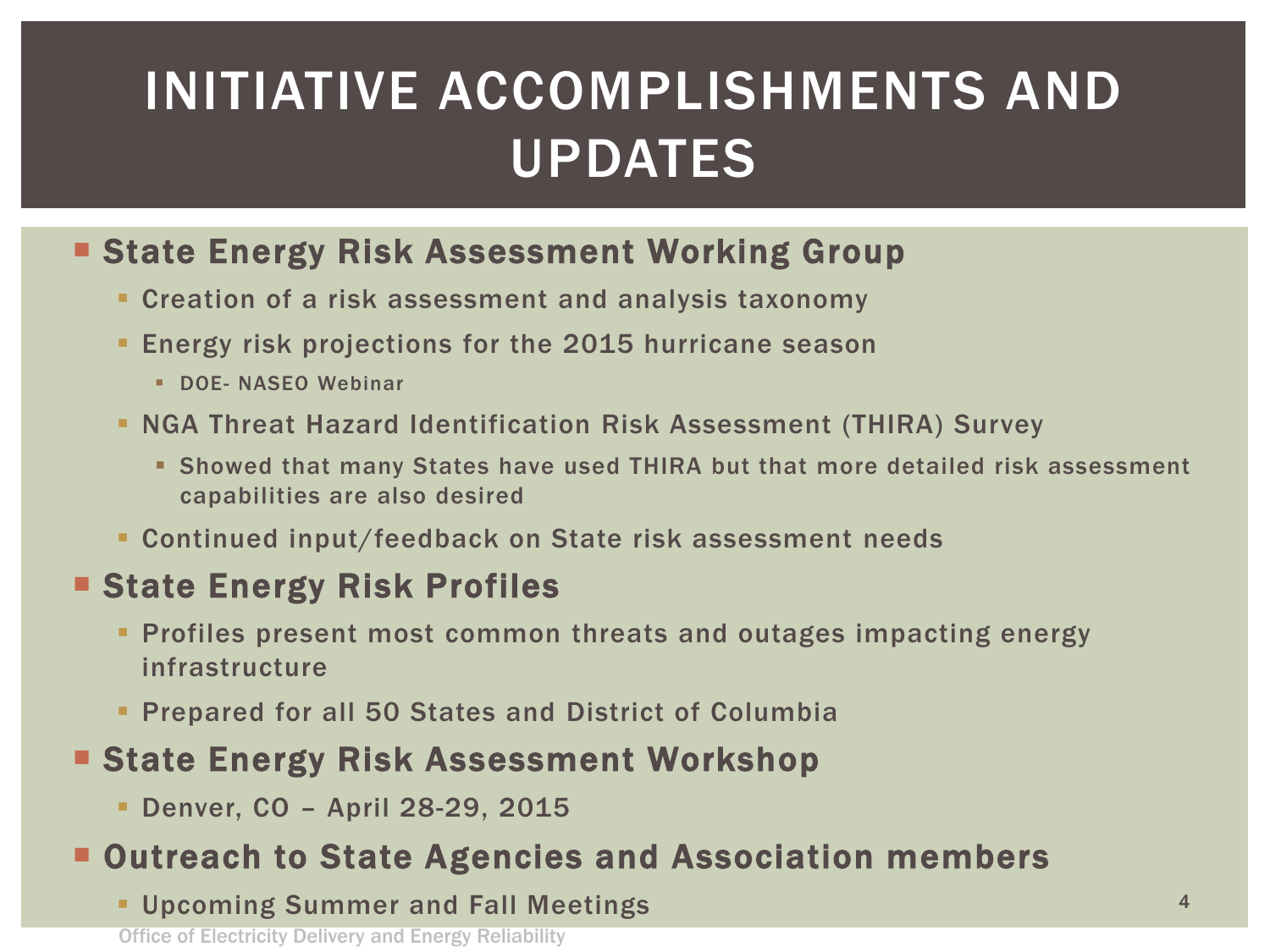## STATE ENERGY RISK ASSESSMENT WORKSHOP

#### Workshop Goals:

- Give attendees the opportunity to gain more awareness of risk considerations relating to energy systems and infrastructure
- **Provide information on available risk assessment tools,** theories, and methodologies
- **Give attendees the chance to share ideas and examples of** how they have used risk assessment in their States and organizations
- **Provide a venue for attendees to communicate their risk** assessment needs and barriers
- **Determine the direction that the State Energy Risk** Assessment Initiative will take moving forward

<http://www.naseo.org/risk-assessment-workshop>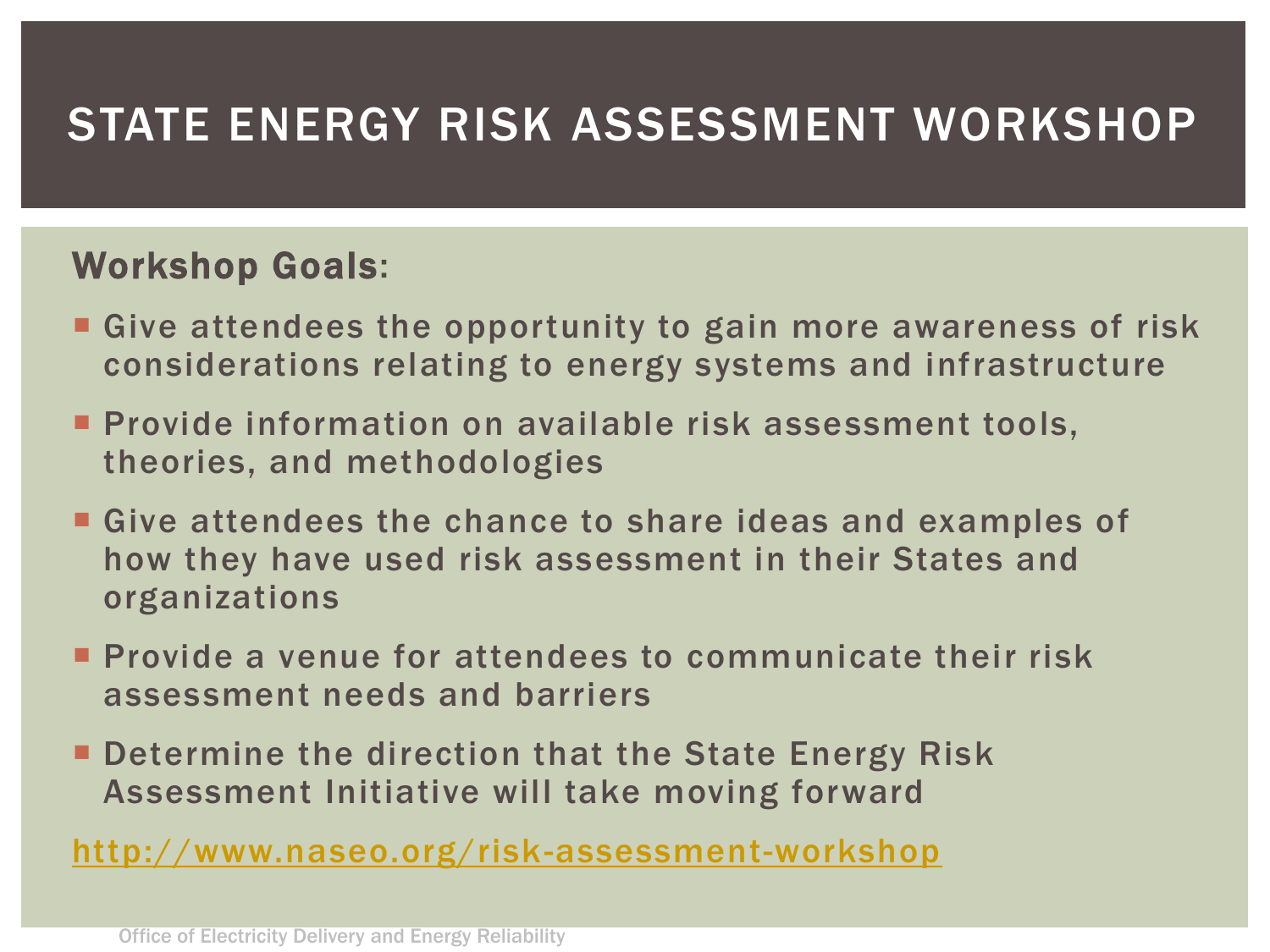## STATE ENERGY RISK ASSESSMENT WORKSHOP

#### Topics Covered:

- **How to make risk informed decisions using various** frameworks and approaches
- Methods for predicting electrical outages and analyzing petroleum data
- **Grid threat briefing and cyber-security considerations**
- **Overview of regional risk profiles**
- Demonstrations of "best of breed" risk assessment tools and methods that are available and used by States and localities
- Federal risk assessment tools such as DHS' Threat and Hazard Identification and Risk Assessment (THIRA) and the Regional Resiliency Assessment Program (RRAP)
- **Example 2 Facilitated open discussion among attendees regarding needs** and barriers for State-level energy risk assessment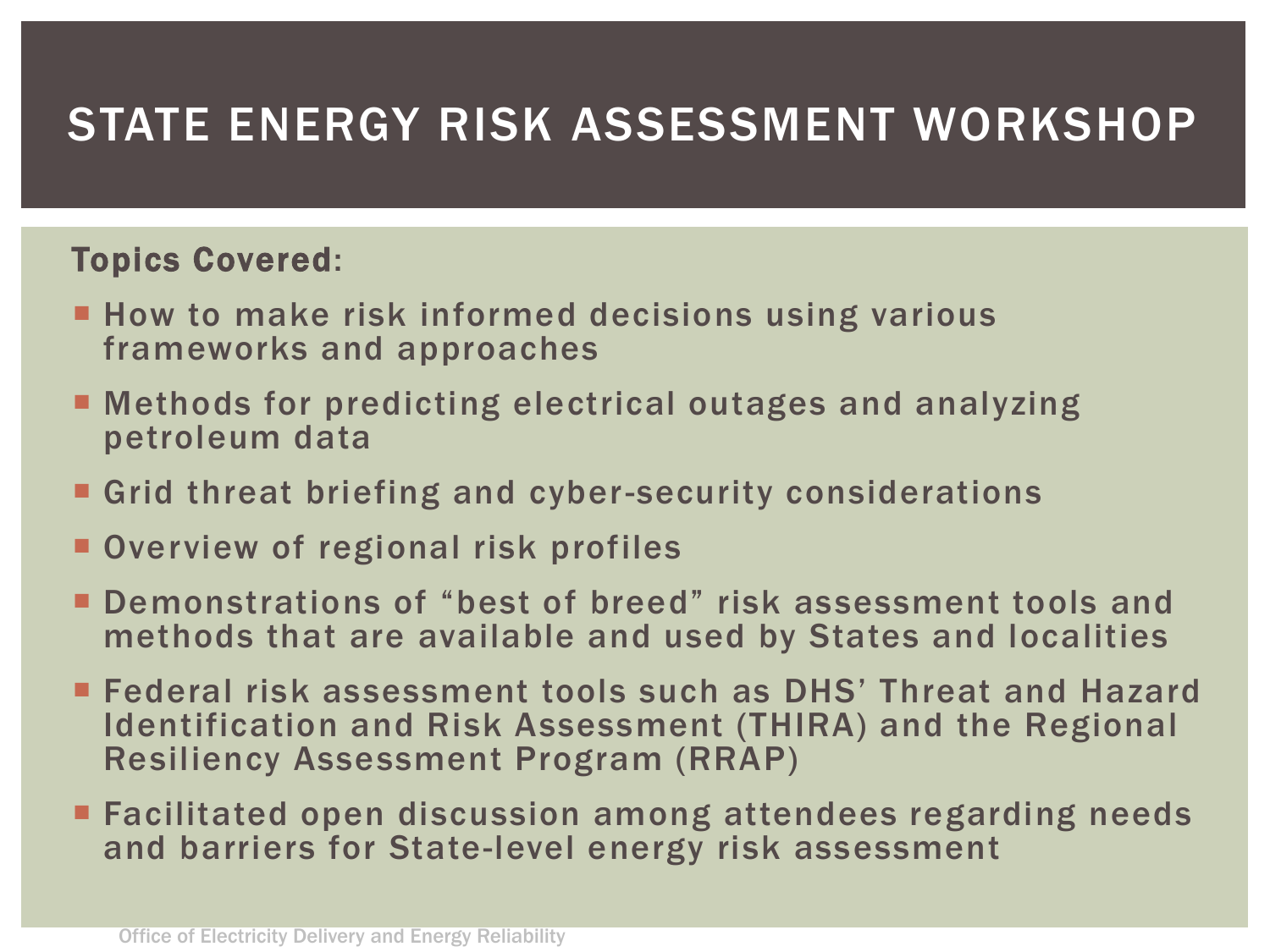### STATE ENERGY RISK ASSESSMENT WORKSHOP

#### Key Takeaways:

- **E** Consistent use of terms and definitions
- **Better access to data and tools**
- **Improved collaboration and information sharing**
- **Resources to implement and improve risk assessments**
- Use of case studies and real-world examples
- More risk assessment education and training opportunities
- Greater communication of risk between decision makers and the public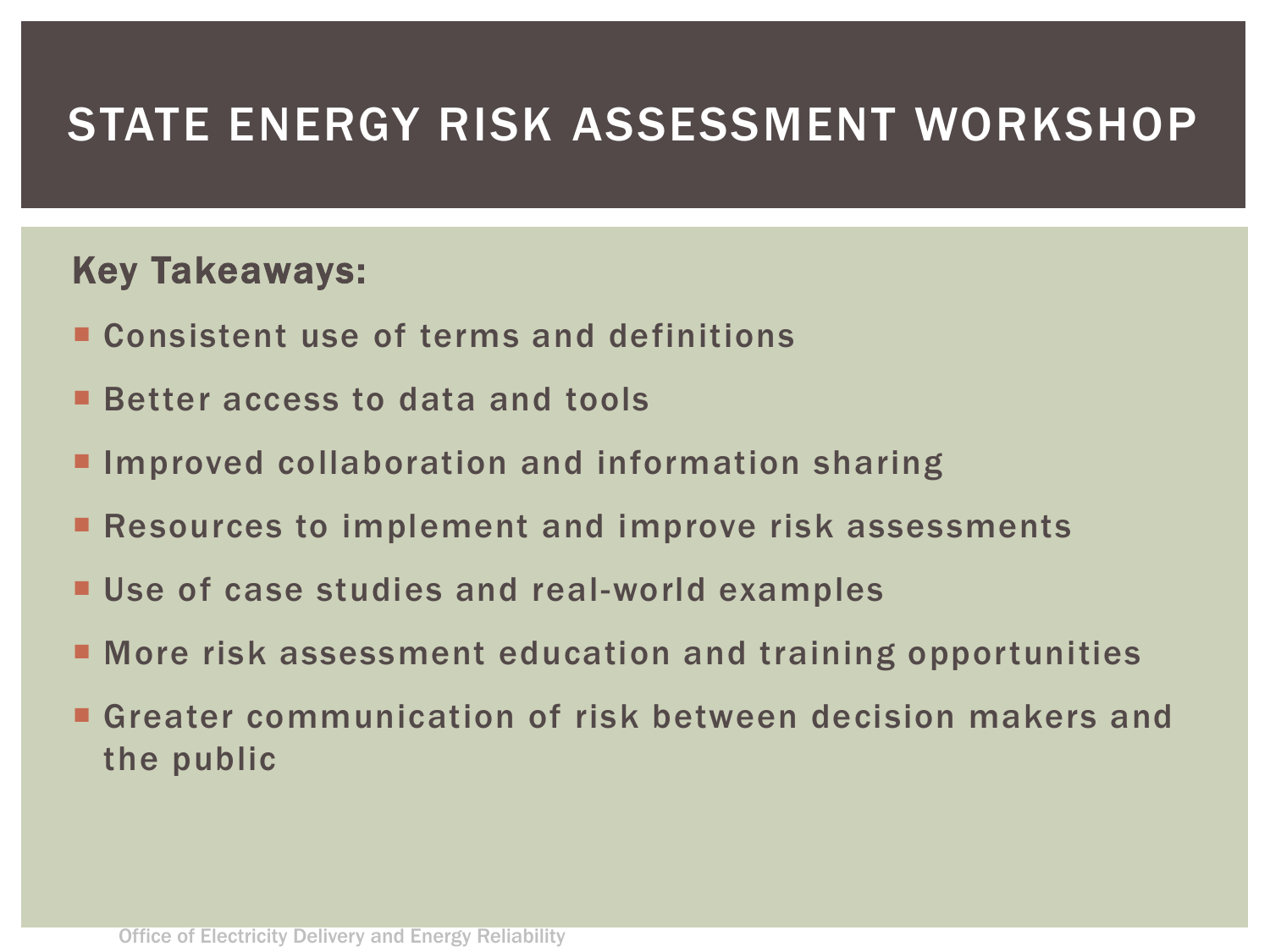# STATE ENERGY RISK PROFILES

#### Profiles include:

- **Information on State energy** facts
- **Overview of hazards and** economic property loss
- Causes of disruptions and outages by energy sector
- **Infrastructure maps**
- **List of data sources and** references used to create the profiles
- $\blacksquare$  http://www.energy.gov/oe/state-energy-riskassessment-initiative-state-energy-risk-profiles

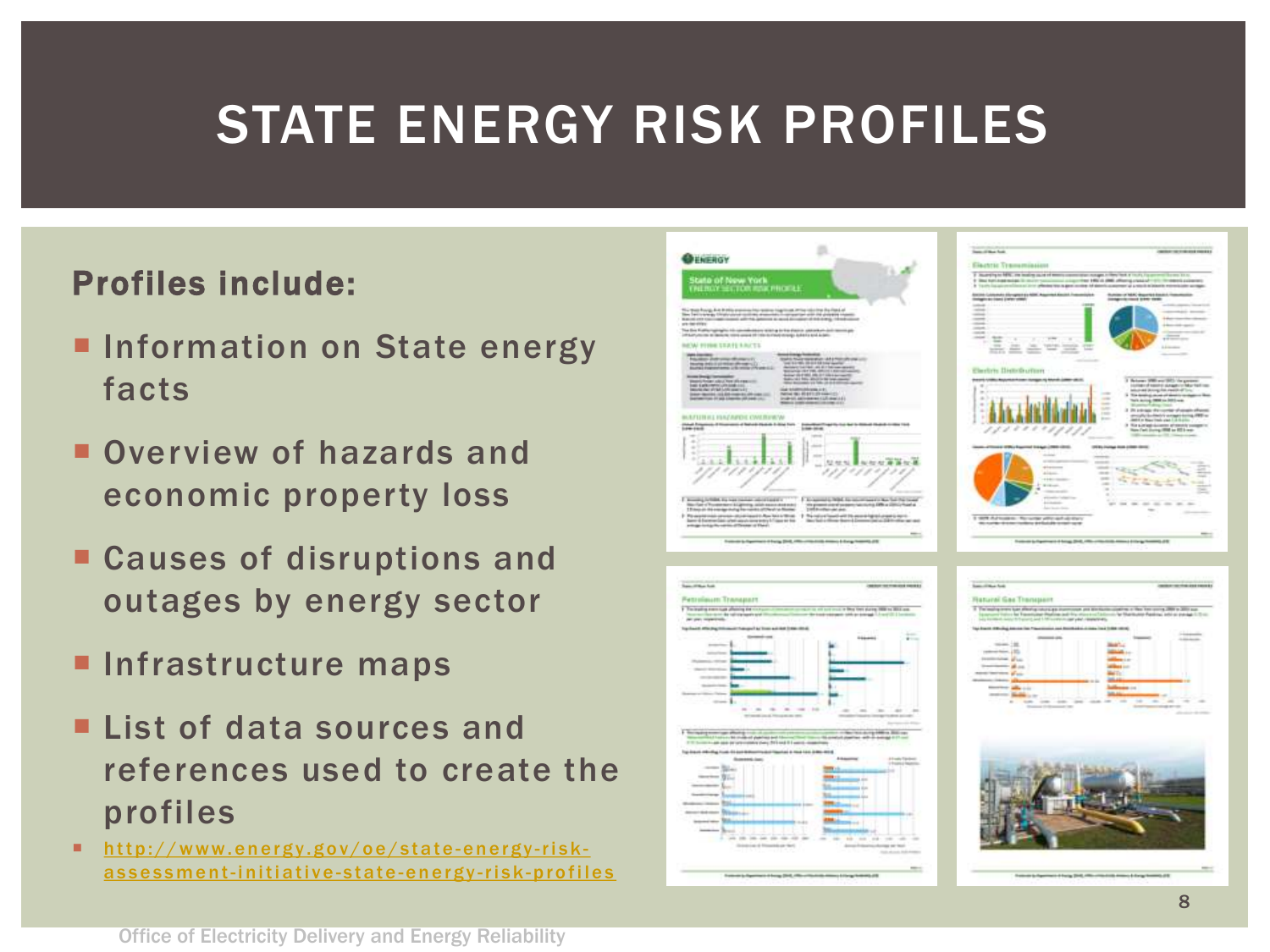# BENEFITS OF INITIATIVE

- **IDENTIFY INCOCO STATES ITLES EXAGAGERS EXAGAGERS** and conducting energy risk assessments within a consistently applied overarching risk management framework provides the following:
	- **Improves risk assessment, awareness, and develops a risk management** culture among State entities;
	- **Promotes defensible investment and mitigation decisions; and**
	- **Integrates energy risk assessment into existing State energy assurance** plans and processes.

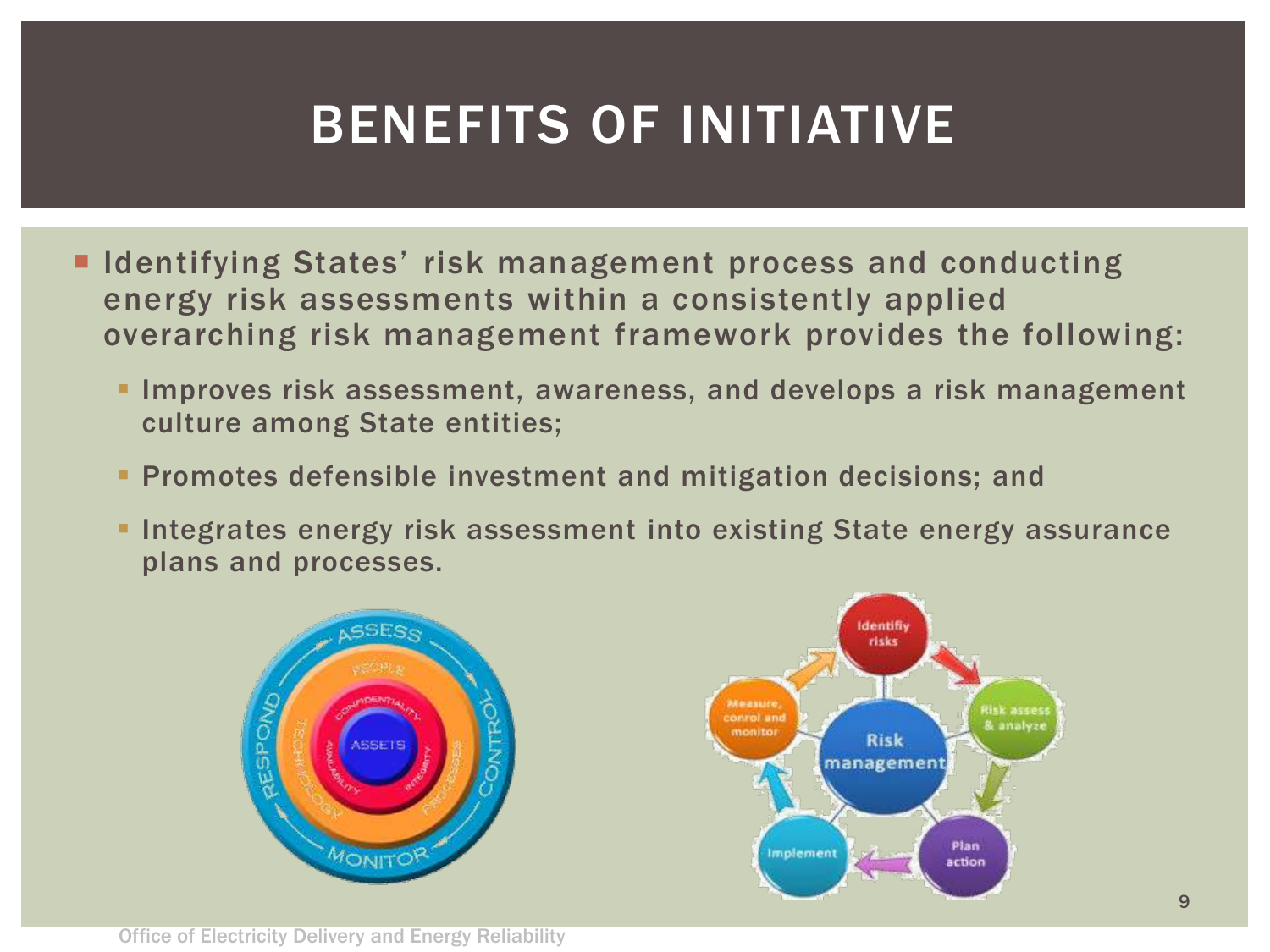# NEXT STEPS

- **Organize additional webinars and presentations for State** Energy Risk Assessment Working Group and N-group members
- **Provide additional risk assessment resources and information** to stakeholders based on feedback provided at workshop
- Develop a Risk Tool Kit
- **Engage energy infrastructure decision makers more directly** and help facilitate risk communications among policy makers, State energy offices, utility commissions, and emergency management/homeland security agencies.
- Continued engagement with respective energy infrastructure stakeholders